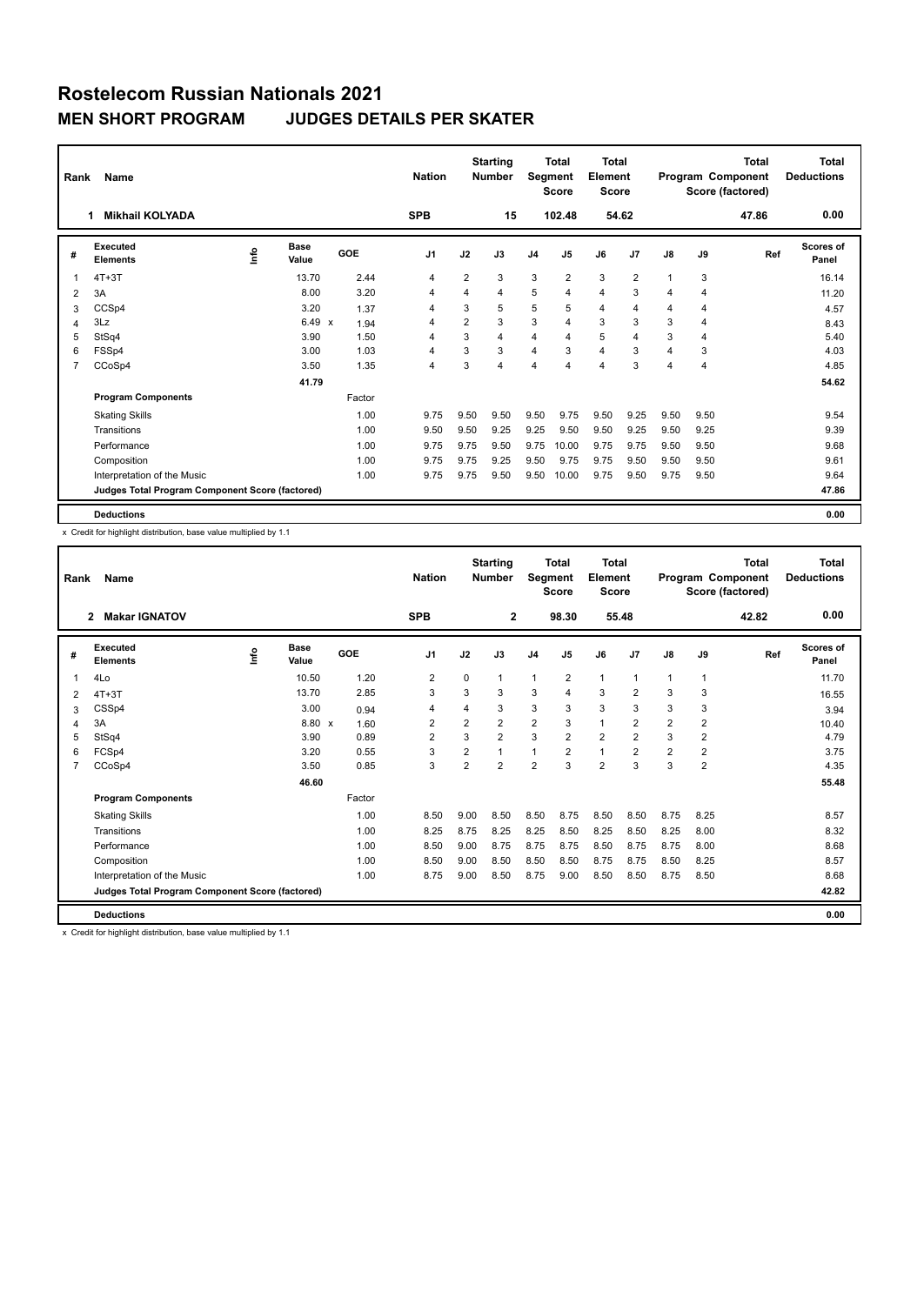| Rank           | Name                                            | <b>Nation</b> |                | <b>Starting</b><br><b>Number</b> | Segment        | <b>Total</b><br><b>Score</b> | <b>Total</b><br>Element<br><b>Score</b> |                |                |                | <b>Total</b><br>Program Component<br>Score (factored) | <b>Total</b><br><b>Deductions</b> |                |       |                    |
|----------------|-------------------------------------------------|---------------|----------------|----------------------------------|----------------|------------------------------|-----------------------------------------|----------------|----------------|----------------|-------------------------------------------------------|-----------------------------------|----------------|-------|--------------------|
|                | <b>Mark KONDRATIUK</b><br>3                     |               |                |                                  | <b>MOS</b>     |                              | 13                                      |                | 90.88          |                | 50.49                                                 |                                   |                | 40.39 | 0.00               |
| #              | Executed<br><b>Elements</b>                     | Info          | Base<br>Value  | GOE                              | J <sub>1</sub> | J2                           | J3                                      | J <sub>4</sub> | J5             | J6             | J7                                                    | $\mathsf{J}8$                     | J9             | Ref   | Scores of<br>Panel |
| 1              | 3A                                              |               | 8.00           | 2.29                             | 3              | $\overline{2}$               | 3                                       | 3              | 3              | 3              | 3                                                     | 2                                 | 3              |       | 10.29              |
| 2              | 4S                                              |               | 9.70           | 1.94                             | 3              | $\overline{2}$               | $\overline{2}$                          | $\overline{2}$ | 2              | $\overline{2}$ | $\overline{2}$                                        | 1                                 | $\overline{2}$ |       | 11.64              |
| 3              | CCoSp4                                          |               | 3.50           | 0.90                             | 3              | $\overline{2}$               | 3                                       | 3              | 3              | $\overline{2}$ | $\overline{2}$                                        | $\overline{2}$                    | 3              |       | 4.40               |
| 4              | $3Lz + 3T$                                      |               | $11.11 \times$ | 0.93                             | $\overline{2}$ |                              | $\mathbf{1}$                            | $\overline{2}$ | $\overline{2}$ | $\mathbf 0$    | $\overline{2}$                                        | $\overline{ }$                    | $\overline{2}$ |       | 12.04              |
| 5              | FCSp4                                           |               | 3.20           | 0.82                             | 3              | $\overline{2}$               | 3                                       | 3              | $\overline{2}$ | $\overline{2}$ | $\overline{2}$                                        | 3                                 | 3              |       | 4.02               |
| 6              | StSq3                                           |               | 3.30           | 0.94                             | 3              | $\overline{2}$               | 3                                       | $\overline{4}$ | 3              | 3              | $\overline{2}$                                        | 3                                 | 3              |       | 4.24               |
| $\overline{7}$ | CSSp4                                           |               | 3.00           | 0.86                             | 3              | $\overline{2}$               | 3                                       | 3              | $\overline{2}$ | 3              | 3                                                     | 4                                 | 3              |       | 3.86               |
|                |                                                 |               | 41.81          |                                  |                |                              |                                         |                |                |                |                                                       |                                   |                |       | 50.49              |
|                | <b>Program Components</b>                       |               |                | Factor                           |                |                              |                                         |                |                |                |                                                       |                                   |                |       |                    |
|                | <b>Skating Skills</b>                           |               |                | 1.00                             | 8.25           | 7.50                         | 8.25                                    | 8.25           | 8.25           | 8.25           | 7.50                                                  | 7.75                              | 8.25           |       | 8.07               |
|                | Transitions                                     |               |                | 1.00                             | 7.75           | 7.50                         | 7.75                                    | 8.00           | 8.00           | 8.00           | 7.50                                                  | 7.50                              | 8.25           |       | 7.79               |
|                | Performance                                     |               |                | 1.00                             | 8.00           | 7.25                         | 8.25                                    | 8.50           | 8.50           | 8.50           | 8.00                                                  | 7.50                              | 8.25           |       | 8.14               |
|                | Composition                                     |               |                | 1.00                             | 8.25           | 7.50                         | 8.25                                    | 8.25           | 8.25           | 8.25           | 8.00                                                  | 7.75                              | 8.50           |       | 8.14               |
|                | Interpretation of the Music                     |               |                | 1.00                             | 8.00           | 7.50                         | 8.50                                    | 8.50           | 8.50           | 8.50           | 8.00                                                  | 7.75                              | 8.50           |       | 8.25               |
|                | Judges Total Program Component Score (factored) |               |                |                                  |                |                              |                                         |                |                |                |                                                       |                                   |                |       | 40.39              |
|                | <b>Deductions</b>                               |               |                |                                  |                |                              |                                         |                |                |                |                                                       |                                   |                |       | 0.00               |

x Credit for highlight distribution, base value multiplied by 1.1

| Rank | Name                                            |      |                      |            | <b>Nation</b>  |      | <b>Starting</b><br><b>Number</b> | Segment        | <b>Total</b><br><b>Score</b> | <b>Total</b><br>Element<br><b>Score</b> |                |               |      | <b>Total</b><br>Program Component<br>Score (factored) | <b>Total</b><br><b>Deductions</b> |
|------|-------------------------------------------------|------|----------------------|------------|----------------|------|----------------------------------|----------------|------------------------------|-----------------------------------------|----------------|---------------|------|-------------------------------------------------------|-----------------------------------|
|      | 4 Andrei MOZALEV                                |      |                      |            | <b>SPB</b>     |      | 14                               |                | 89.47                        | 46.90                                   |                |               |      | 43.57                                                 | $-1.00$                           |
| #    | Executed<br><b>Elements</b>                     | lnfo | <b>Base</b><br>Value | GOE        | J <sub>1</sub> | J2   | J3                               | J <sub>4</sub> | J5                           | J6                                      | J7             | $\mathsf{J}8$ | J9   | Ref                                                   | <b>Scores of</b><br>Panel         |
| 1    | 4F<<                                            | F    | 5.30                 | $-2.65$    | -5             | $-5$ | $-5$                             | $-5$           | $-5$                         | $-5$                                    | $-5$           | $-5$          | $-5$ |                                                       | 2.65                              |
| 2    | $4T+3T$                                         |      | 13.70                | 2.44       | 3              | 3    | $\overline{2}$                   | $\overline{2}$ | $\overline{2}$               | 3                                       | $\overline{2}$ | 3             | 3    |                                                       | 16.14                             |
| 3    | FCSp4                                           |      | 3.20                 | 0.87       | $\overline{2}$ | 3    | 3                                | 3              | 2                            | $\overline{2}$                          | 3              | 3             | 3    |                                                       | 4.07                              |
| 4    | 3A                                              |      | 8.80 x               | 2.40       | 3              | 3    | 3                                | 3              | $\overline{2}$               | 3                                       | 3              | 3             | 3    |                                                       | 11.20                             |
| 5    | CSSp4                                           |      | 3.00                 | 0.81       | 3              | 3    | 3                                | 3              | $\overline{2}$               | $\overline{2}$                          | $\overline{2}$ | 3             | 3    |                                                       | 3.81                              |
| 6    | StSq3                                           |      | 3.30                 | 1.13       | 3              | 4    | 4                                | $\overline{4}$ | 3                            | 4                                       | $\overline{2}$ | 3             | 3    |                                                       | 4.43                              |
| 7    | CCoSp4                                          |      | 3.50                 | 1.10       | $\overline{4}$ | 3    | 3                                | 3              | 3                            | 3                                       | 3              | 4             | 3    |                                                       | 4.60                              |
|      |                                                 |      | 40.80                |            |                |      |                                  |                |                              |                                         |                |               |      |                                                       | 46.90                             |
|      | <b>Program Components</b>                       |      |                      | Factor     |                |      |                                  |                |                              |                                         |                |               |      |                                                       |                                   |
|      | <b>Skating Skills</b>                           |      |                      | 1.00       | 8.75           | 9.25 | 8.75                             | 8.75           | 8.75                         | 8.75                                    | 8.50           | 8.75          | 8.75 |                                                       | 8.75                              |
|      | Transitions                                     |      |                      | 1.00       | 8.75           | 9.00 | 8.50                             | 8.75           | 8.50                         | 8.75                                    | 8.50           | 8.75          | 8.50 |                                                       | 8.64                              |
|      | Performance                                     |      |                      | 1.00       | 8.50           | 8.75 | 8.50                             | 8.50           | 8.50                         | 8.50                                    | 8.50           | 8.75          | 8.75 |                                                       | 8.57                              |
|      | Composition                                     |      |                      | 1.00       | 9.00           | 9.25 | 8.75                             | 9.00           | 8.75                         | 8.75                                    | 8.75           | 9.00          | 8.75 |                                                       | 8.86                              |
|      | Interpretation of the Music                     |      |                      | 1.00       | 8.75           | 8.75 | 8.50                             | 8.75           | 9.00                         | 8.75                                    | 8.50           | 9.00          | 8.75 |                                                       | 8.75                              |
|      | Judges Total Program Component Score (factored) |      |                      |            |                |      |                                  |                |                              |                                         |                |               |      |                                                       | 43.57                             |
|      | <b>Deductions</b>                               |      | Falls:               | $-1.00(1)$ |                |      |                                  |                |                              |                                         |                |               |      |                                                       | $-1.00$                           |

<< Downgraded jump x Credit for highlight distribution, base value multiplied by 1.1 F Fall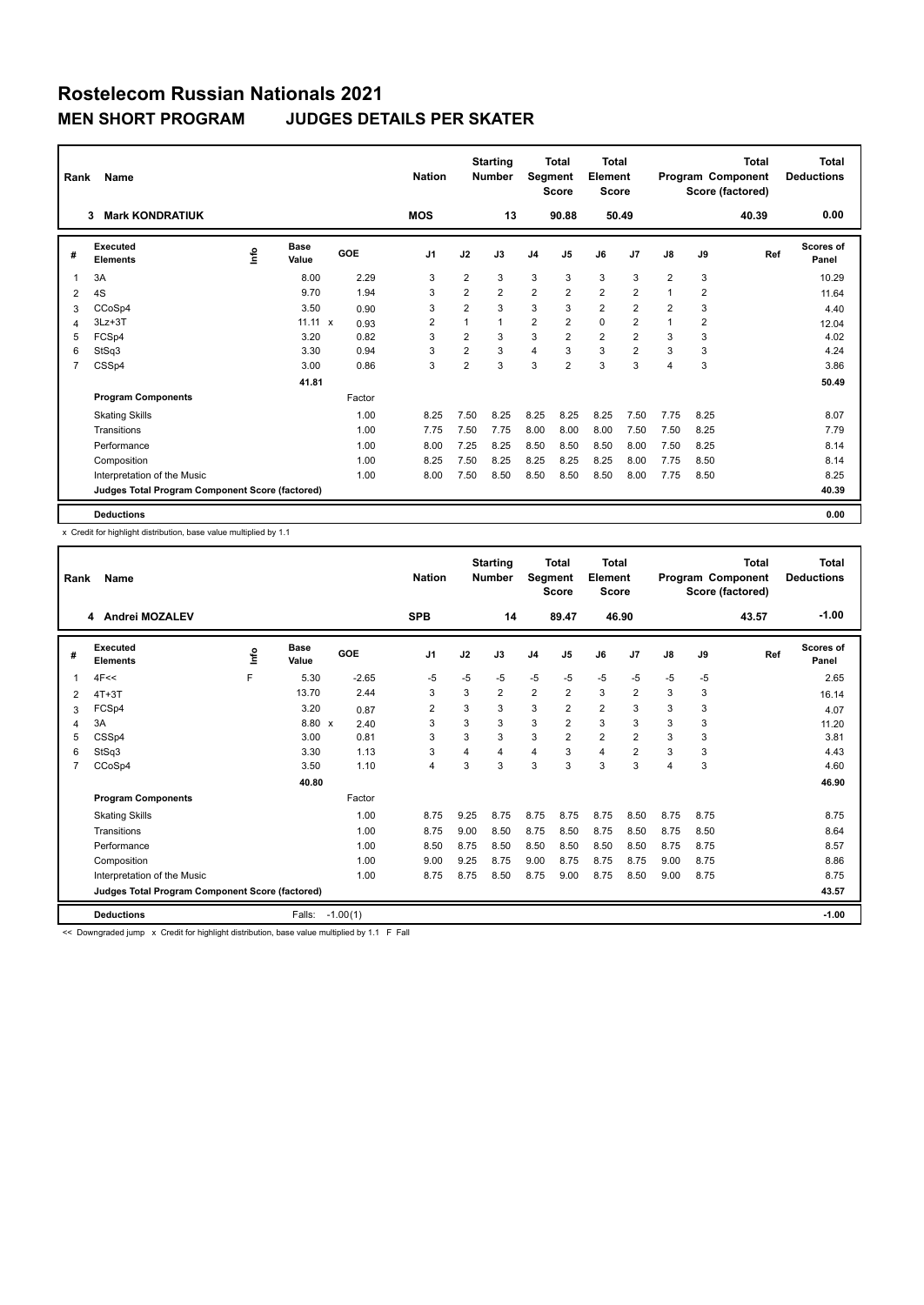| Rank           | Name                                            |    |                      |         | <b>Nation</b>  |                | <b>Starting</b><br><b>Number</b> | Segment        | <b>Total</b><br><b>Score</b> | <b>Total</b><br>Element<br><b>Score</b> |                |               |                | <b>Total</b><br>Program Component<br>Score (factored) | <b>Total</b><br><b>Deductions</b> |
|----------------|-------------------------------------------------|----|----------------------|---------|----------------|----------------|----------------------------------|----------------|------------------------------|-----------------------------------------|----------------|---------------|----------------|-------------------------------------------------------|-----------------------------------|
|                | <b>Alexander SAMARIN</b><br>5.                  |    |                      |         | <b>MOS</b>     |                | 16                               |                | 87.96                        |                                         | 43.99          |               |                | 44.97                                                 | $-1.00$                           |
| #              | Executed<br><b>Elements</b>                     | ۴o | <b>Base</b><br>Value | GOE     | J <sub>1</sub> | J2             | J3                               | J <sub>4</sub> | J5                           | J6                                      | J <sub>7</sub> | $\mathsf{J}8$ | J9             | Ref                                                   | Scores of<br>Panel                |
| 1              | 4Lz                                             | F  | 11.50                | $-5.75$ | -4             | $-5$           | $-5$                             | $-5$           | $-5$                         | $-5$                                    | $-5$           | $-5$          | -5             |                                                       | 5.75                              |
| 2              | $3Lz + 3T$                                      |    | 10.10                | 2.11    | 4              | 4              | 3                                | $\overline{4}$ | 3                            | 3                                       | 3              | 4             | 4              |                                                       | 12.21                             |
| 3              | FCSp4                                           |    | 3.20                 | 0.96    | 4              | 3              | 3                                | 3              | 3                            | $\overline{2}$                          | $\overline{2}$ | 3             | 4              |                                                       | 4.16                              |
| 4              | 3Aq                                             | q  | 8.80 x               | $-0.34$ | 0              | $-1$           | $-1$                             | $-1$           | 0                            | $-1$                                    | 0              | $\Omega$      | 0              |                                                       | 8.46                              |
| 5              | CSSp4                                           |    | 3.00                 | 0.77    | 3              |                | $\overline{2}$                   | 3              | $\overline{2}$               | $\overline{2}$                          | 3              | 3             | 3              |                                                       | 3.77                              |
| 6              | CCoSp4                                          |    | 3.50                 | 0.90    | 3              | $\overline{2}$ | 3                                | $\overline{2}$ | 3                            | $\overline{2}$                          | $\overline{2}$ | 3             | $\overline{4}$ |                                                       | 4.40                              |
| $\overline{7}$ | StSq4                                           |    | 3.90                 | 1.34    | 4              | 3              | $\overline{4}$                   | 3              | $\overline{2}$               | $\overline{4}$                          | 3              | 3             | $\overline{4}$ |                                                       | 5.24                              |
|                |                                                 |    | 44.00                |         |                |                |                                  |                |                              |                                         |                |               |                |                                                       | 43.99                             |
|                | <b>Program Components</b>                       |    |                      | Factor  |                |                |                                  |                |                              |                                         |                |               |                |                                                       |                                   |
|                | <b>Skating Skills</b>                           |    |                      | 1.00    | 9.50           | 9.25           | 9.00                             | 9.00           | 9.25                         | 8.75                                    | 8.50           | 9.25          | 9.25           |                                                       | 9.11                              |
|                | Transitions                                     |    |                      | 1.00    | 9.25           | 9.00           | 8.75                             | 8.50           | 9.00                         | 8.25                                    | 8.50           | 9.00          | 9.00           |                                                       | 8.82                              |
|                | Performance                                     |    |                      | 1.00    | 9.25           | 8.75           | 8.75                             | 8.75           | 9.25                         | 8.50                                    | 8.75           | 9.00          | 9.25           |                                                       | 8.93                              |
|                | Composition                                     |    |                      | 1.00    | 9.50           | 9.25           | 9.00                             | 8.75           | 9.25                         | 8.50                                    | 8.75           | 9.25          | 9.50           |                                                       | 9.11                              |
|                | Interpretation of the Music                     |    |                      | 1.00    | 9.25           | 8.75           | 9.00                             | 8.75           | 9.00                         | 8.75                                    | 8.50           | 9.50          | 9.50           |                                                       | 9.00                              |
|                | Judges Total Program Component Score (factored) |    |                      |         |                |                |                                  |                |                              |                                         |                |               |                |                                                       | 44.97                             |
|                | <b>Deductions</b>                               |    | Falls: -1.00(1)      |         |                |                |                                  |                |                              |                                         |                |               |                |                                                       | $-1.00$                           |

x Credit for highlight distribution, base value multiplied by 1.1 F Fall q Jump landed on the quarter

| Rank           | Name                                            |      |                      |            | <b>Nation</b>  |                | <b>Starting</b><br><b>Number</b> | Segment        | <b>Total</b><br><b>Score</b> | <b>Total</b><br>Element<br><b>Score</b> |                |                |                | Total<br>Program Component<br>Score (factored) | <b>Total</b><br><b>Deductions</b> |
|----------------|-------------------------------------------------|------|----------------------|------------|----------------|----------------|----------------------------------|----------------|------------------------------|-----------------------------------------|----------------|----------------|----------------|------------------------------------------------|-----------------------------------|
|                | <b>Artem KOVALEV</b><br>6                       |      |                      |            | <b>MOS</b>     |                | 3                                |                | 87.45                        | 48.48                                   |                |                |                | 39.97                                          | $-1.00$                           |
| #              | Executed<br><b>Elements</b>                     | lnfo | <b>Base</b><br>Value | GOE        | J <sub>1</sub> | J2             | J3                               | J <sub>4</sub> | J5                           | J6                                      | J7             | $\mathsf{J}8$  | J9             | Ref                                            | <b>Scores of</b><br>Panel         |
|                | 4S                                              |      | 9.70                 | 2.63       | $\overline{2}$ | 3              | $\overline{2}$                   | 3              | 3                            | 3                                       | 3              | $\overline{2}$ | 3              |                                                | 12.33                             |
| $\overline{2}$ | 3A                                              |      | 8.00                 | 2.29       | 3              | 3              | 3                                | $\overline{4}$ | $\overline{2}$               | $\overline{2}$                          | 3              | 3              | 3              |                                                | 10.29                             |
| 3              | FCSp4                                           |      | 3.20                 | 0.55       | $\overline{2}$ | $\overline{2}$ | $\overline{2}$                   | $\overline{2}$ | $\overline{1}$               | 0                                       | $\overline{2}$ | 1              | $\overline{2}$ |                                                | 3.75                              |
| 4              | CSSp4                                           |      | 3.00                 | 0.64       | 3              | $\overline{2}$ | $\overline{2}$                   | 3              | $\overline{2}$               | $\mathbf{1}$                            | $\overline{2}$ | 2              | $\overline{2}$ |                                                | 3.64                              |
| 5              | $3Lz + 3T$                                      |      | $11.11 \times$       | 1.60       | 3              | $\overline{2}$ | $\overline{2}$                   | 3              | 3                            | $\overline{2}$                          | 3              | 3              | 3              |                                                | 12.71                             |
| 6              | StSq2                                           | F    | 2.60                 | $-1.04$    | $-3$           | $-3$           | $-3$                             | $-4$           | $-5$                         | $-4$                                    | $-4$           | $-5$           | $-5$           |                                                | 1.56                              |
| $\overline{7}$ | CCoSp4                                          |      | 3.50                 | 0.70       | $\overline{2}$ | $\overline{2}$ | $\overline{2}$                   | 3              | $\overline{2}$               | $\overline{2}$                          | $\overline{2}$ | 2              | 1              |                                                | 4.20                              |
|                |                                                 |      | 41.11                |            |                |                |                                  |                |                              |                                         |                |                |                |                                                | 48.48                             |
|                | <b>Program Components</b>                       |      |                      | Factor     |                |                |                                  |                |                              |                                         |                |                |                |                                                |                                   |
|                | <b>Skating Skills</b>                           |      |                      | 1.00       | 8.25           | 8.25           | 8.00                             | 8.00           | 8.00                         | 8.00                                    | 8.00           | 7.50           | 8.50           |                                                | 8.07                              |
|                | Transitions                                     |      |                      | 1.00       | 8.00           | 7.75           | 7.75                             | 7.75           | 7.75                         | 7.50                                    | 8.00           | 7.25           | 8.00           |                                                | 7.79                              |
|                | Performance                                     |      |                      | 1.00       | 8.00           | 7.75           | 7.75                             | 8.00           | 8.00                         | 7.75                                    | 8.25           | 7.50           | 8.25           |                                                | 7.93                              |
|                | Composition                                     |      |                      | 1.00       | 8.25           | 8.25           | 8.00                             | 8.25           | 7.75                         | 7.75                                    | 8.75           | 7.50           | 8.25           |                                                | 8.07                              |
|                | Interpretation of the Music                     |      |                      | 1.00       | 8.00           | 8.25           | 7.75                             | 8.00           | 8.25                         | 8.00                                    | 8.50           | 7.50           | 8.50           |                                                | 8.11                              |
|                | Judges Total Program Component Score (factored) |      |                      |            |                |                |                                  |                |                              |                                         |                |                |                |                                                | 39.97                             |
|                | <b>Deductions</b>                               |      | Falls:               | $-1.00(1)$ |                |                |                                  |                |                              |                                         |                |                |                |                                                | $-1.00$                           |

x Credit for highlight distribution, base value multiplied by 1.1 F Fall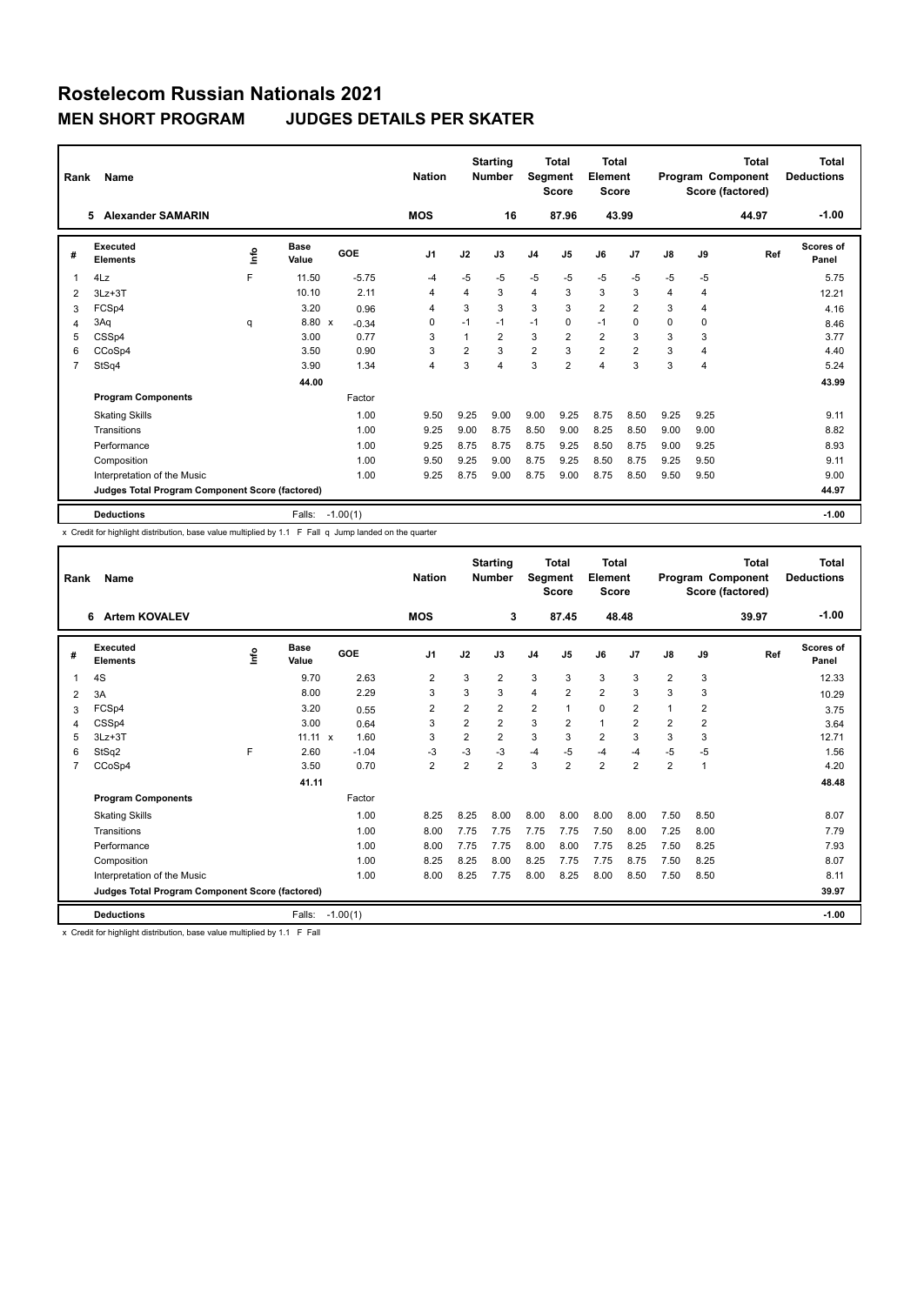| Rank | Name                                            | <b>Nation</b> |                      | <b>Starting</b><br><b>Number</b> | Segment        | Total<br><b>Score</b> | <b>Total</b><br>Element<br>Score |                |                |                | <b>Total</b><br>Program Component<br>Score (factored) | <b>Total</b><br><b>Deductions</b> |                |       |                    |
|------|-------------------------------------------------|---------------|----------------------|----------------------------------|----------------|-----------------------|----------------------------------|----------------|----------------|----------------|-------------------------------------------------------|-----------------------------------|----------------|-------|--------------------|
|      | <b>Egor MURASHOV</b><br>7                       |               |                      |                                  | <b>MOS</b>     |                       | 5                                |                | 86.13          |                | 46.13                                                 |                                   |                | 40.00 | 0.00               |
| #    | Executed<br><b>Elements</b>                     | <u>info</u>   | <b>Base</b><br>Value | GOE                              | J <sub>1</sub> | J2                    | J3                               | J <sub>4</sub> | J5             | J6             | J7                                                    | J8                                | J9             | Ref   | Scores of<br>Panel |
| 1    | 4S                                              |               | 9.70                 | 2.36                             | 3              | $\overline{2}$        | $\overline{2}$                   | $\overline{2}$ | $\overline{2}$ | 3              | $\overline{2}$                                        | 3                                 | 3              |       | 12.06              |
| 2    | 3Aq                                             | q             | 8.00                 | $-1.60$                          | $-2$           | $-2$                  | $-1$                             | $-2$           | $-3$           | $-2$           | $-2$                                                  | $-2$                              | $-2$           |       | 6.40               |
| 3    | CSSp4                                           |               | 3.00                 | 0.73                             | 3              | 3                     | $\overline{2}$                   | $\overline{2}$ | $\mathbf 0$    | $\overline{2}$ | $\overline{2}$                                        | 3                                 | 3              |       | 3.73               |
| 4    | $3F+3T$                                         |               | $10.45 \times$       | 1.06                             | $\overline{2}$ | $\overline{2}$        | $\overline{2}$                   | $\overline{2}$ |                | $\overline{2}$ | $\overline{2}$                                        | $\overline{2}$                    | $\overline{2}$ |       | 11.51              |
| 5    | FCSp4                                           |               | 3.20                 | 0.73                             | 3              | 1                     | $\overline{2}$                   | 3              |                | $\overline{2}$ | $\overline{2}$                                        | 3                                 | 3              |       | 3.93               |
| 6    | CCoSp4                                          |               | 3.50                 | 0.85                             | 3              | 3                     | $\overline{2}$                   | $\overline{2}$ | $\overline{2}$ | 3              | 3                                                     | $\overline{2}$                    | 2              |       | 4.35               |
| 7    | StSq3                                           |               | 3.30                 | 0.85                             | 3              | 3                     | 3                                | 3              | $\overline{2}$ | 3              | $\overline{2}$                                        | $\overline{2}$                    | $\overline{2}$ |       | 4.15               |
|      |                                                 |               | 41.15                |                                  |                |                       |                                  |                |                |                |                                                       |                                   |                |       | 46.13              |
|      | <b>Program Components</b>                       |               |                      | Factor                           |                |                       |                                  |                |                |                |                                                       |                                   |                |       |                    |
|      | <b>Skating Skills</b>                           |               |                      | 1.00                             | 8.25           | 8.25                  | 7.75                             | 7.50           | 7.75           | 8.25           | 7.75                                                  | 8.50                              | 8.00           |       | 8.00               |
|      | Transitions                                     |               |                      | 1.00                             | 8.00           | 8.00                  | 7.75                             | 7.25           | 7.50           | 7.50           | 8.25                                                  | 8.25                              | 7.75           |       | 7.82               |
|      | Performance                                     |               |                      | 1.00                             | 8.00           | 8.25                  | 7.75                             | 7.75           | 7.75           | 8.00           | 8.25                                                  | 8.25                              | 8.00           |       | 8.00               |
|      | Composition                                     |               |                      | 1.00                             | 8.00           | 8.50                  | 8.00                             | 7.50           | 7.50           | 8.00           | 8.50                                                  | 8.50                              | 8.00           |       | 8.07               |
|      | Interpretation of the Music                     |               |                      | 1.00                             | 8.25           | 8.50                  | 8.25                             | 7.75           | 7.75           | 8.00           | 8.00                                                  | 8.25                              | 8.25           |       | 8.11               |
|      | Judges Total Program Component Score (factored) |               |                      |                                  |                |                       |                                  |                |                |                |                                                       |                                   |                |       | 40.00              |
|      | <b>Deductions</b>                               |               |                      |                                  |                |                       |                                  |                |                |                |                                                       |                                   |                |       | 0.00               |

x Credit for highlight distribution, base value multiplied by 1.1 q Jump landed on the quarter

| Rank           | Name                                            |      |                      |            | <b>Nation</b>  |                | <b>Starting</b><br><b>Number</b> | Segment        | <b>Total</b><br><b>Score</b> | <b>Total</b><br>Element<br><b>Score</b> |                |                |                | Total<br>Program Component<br>Score (factored) | <b>Total</b><br><b>Deductions</b> |
|----------------|-------------------------------------------------|------|----------------------|------------|----------------|----------------|----------------------------------|----------------|------------------------------|-----------------------------------------|----------------|----------------|----------------|------------------------------------------------|-----------------------------------|
|                | <b>Petr GUMENNIK</b><br>8                       |      |                      |            | <b>SPB</b>     |                | 11                               |                | 84.93                        | 43.61                                   |                |                |                | 42.32                                          | $-1.00$                           |
| #              | Executed<br><b>Elements</b>                     | ١nf٥ | <b>Base</b><br>Value | GOE        | J <sub>1</sub> | J2             | J3                               | J <sub>4</sub> | J <sub>5</sub>               | J6                                      | J7             | $\mathsf{J}8$  | J9             | Ref                                            | Scores of<br>Panel                |
|                | 3A                                              | F    | 8.00                 | $-3.89$    | $-4$           | $-5$           | $-5$                             | $-4$           | $-5$                         | $-5$                                    | $-5$           | $-5$           | $-5$           |                                                | 4.11                              |
| $\overline{2}$ | 4S                                              |      | 9.70                 | 0.55       | 1              | 2              | 1                                | $\mathbf{1}$   | $\overline{1}$               | 0                                       | $\mathbf 0$    | $\Omega$       | 0              |                                                | 10.25                             |
| 3              | FCSp4                                           |      | 3.20                 | 0.87       | 3              | 3              | 3                                | 3              | $\overline{2}$               | $\overline{2}$                          | 3              | 3              | $\overline{2}$ |                                                | 4.07                              |
| 4              | 3Lz+3Log                                        | q    | 11.88 x              | $-0.17$    | 0              | $\Omega$       | $-1$                             | $-1$           | $\Omega$                     | $-1$                                    | $\mathbf 0$    | $\Omega$       | 0              |                                                | 11.71                             |
| 5              | CSSp4                                           |      | 3.00                 | 0.81       | 3              | 3              | 3                                | $\overline{2}$ | 3                            | $\overline{2}$                          | $\overline{2}$ | 3              | 3              |                                                | 3.81                              |
| 6              | StSq4                                           |      | 3.90                 | 1.11       | 3              | $\overline{2}$ | 3                                | 3              | 3                            | 3                                       | 3              | $\overline{2}$ | 3              |                                                | 5.01                              |
| $\overline{7}$ | CCoSp4                                          |      | 3.50                 | 1.15       | $\overline{4}$ | 3              | 3                                | 3              | $\overline{4}$               | 3                                       | 3              | 4              | $\overline{2}$ |                                                | 4.65                              |
|                |                                                 |      | 43.18                |            |                |                |                                  |                |                              |                                         |                |                |                |                                                | 43.61                             |
|                | <b>Program Components</b>                       |      |                      | Factor     |                |                |                                  |                |                              |                                         |                |                |                |                                                |                                   |
|                | <b>Skating Skills</b>                           |      |                      | 1.00       | 8.75           | 8.50           | 8.50                             | 8.50           | 8.50                         | 8.50                                    | 8.75           | 8.75           | 8.50           |                                                | 8.57                              |
|                | Transitions                                     |      |                      | 1.00       | 8.50           | 8.25           | 8.25                             | 8.25           | 8.25                         | 8.25                                    | 8.75           | 8.50           | 8.25           |                                                | 8.32                              |
|                | Performance                                     |      |                      | 1.00       | 8.50           | 8.25           | 8.50                             | 8.25           | 8.50                         | 8.25                                    | 8.75           | 8.25           | 8.50           |                                                | 8.39                              |
|                | Composition                                     |      |                      | 1.00       | 8.75           | 8.75           | 8.25                             | 8.50           | 8.25                         | 8.50                                    | 8.75           | 8.50           | 8.50           |                                                | 8.54                              |
|                | Interpretation of the Music                     |      |                      | 1.00       | 8.50           | 8.50           | 8.50                             | 8.25           | 8.50                         | 8.50                                    | 8.50           | 8.50           | 8.50           |                                                | 8.50                              |
|                | Judges Total Program Component Score (factored) |      |                      |            |                |                |                                  |                |                              |                                         |                |                |                |                                                | 42.32                             |
|                | <b>Deductions</b>                               |      | Falls:               | $-1.00(1)$ |                |                |                                  |                |                              |                                         |                |                |                |                                                | $-1.00$                           |

x Credit for highlight distribution, base value multiplied by 1.1 F Fall q Jump landed on the quarter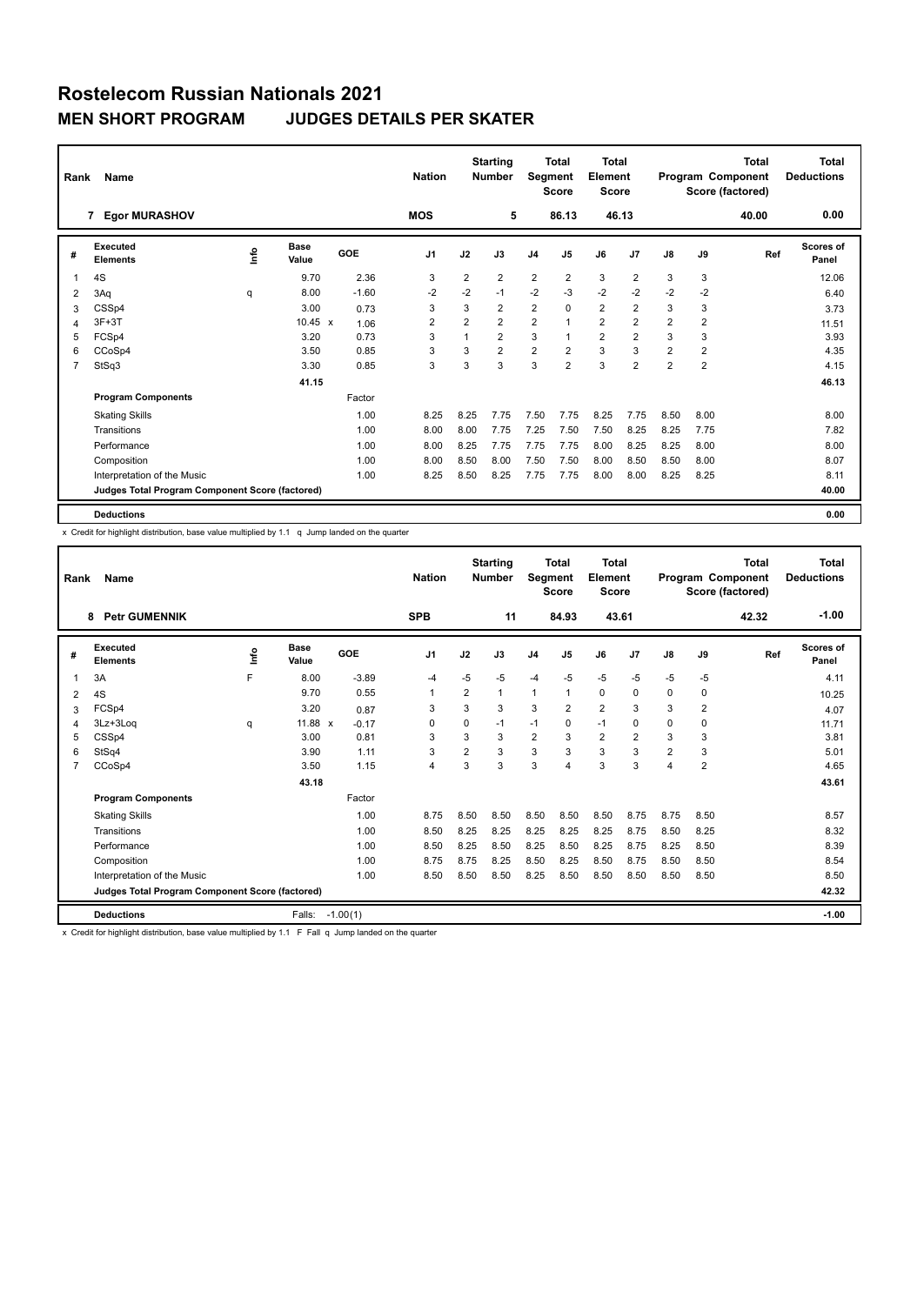| Rank           | Name<br><b>Anton SHULEPOV</b><br>9              |    |               |        |                |                | <b>Starting</b><br><b>Number</b> | Segment        | <b>Total</b><br><b>Score</b> | <b>Total</b><br>Element<br>Score |                |                |                | <b>Total</b><br>Program Component<br>Score (factored) | <b>Total</b><br><b>Deductions</b> |
|----------------|-------------------------------------------------|----|---------------|--------|----------------|----------------|----------------------------------|----------------|------------------------------|----------------------------------|----------------|----------------|----------------|-------------------------------------------------------|-----------------------------------|
|                |                                                 |    |               |        | <b>SPB</b>     |                | 6                                |                | 83.19                        |                                  | 42.84          |                |                | 40.35                                                 | 0.00                              |
| #              | Executed<br><b>Elements</b>                     | ۴٥ | Base<br>Value | GOE    | J <sub>1</sub> | J2             | J3                               | J <sub>4</sub> | J <sub>5</sub>               | J6                               | J <sub>7</sub> | $\mathsf{J}8$  | J9             | Ref                                                   | Scores of<br>Panel                |
| 1              | $3Lz + 3T$                                      |    | 10.10         | 0.59   | 1              | $\Omega$       | $\mathbf{1}$                     | $\mathbf{1}$   | $\overline{2}$               | $\mathbf 0$                      | $\overline{1}$ | 1              | $\overline{2}$ |                                                       | 10.69                             |
| 2              | 3A                                              |    | 8.00          | 1.94   | 3              |                | 3                                | 3              | $\mathbf{1}$                 | $\overline{2}$                   | $\overline{2}$ | 3              | 3              |                                                       | 9.94                              |
| 3              | FCSp4                                           |    | 3.20          | 0.46   | -1             | $\Omega$       | $\overline{2}$                   | $\overline{2}$ | $\mathbf{1}$                 | $\mathbf{1}$                     | $\overline{2}$ | 1              | 3              |                                                       | 3.66                              |
| 4              | 3F                                              |    | $5.83 \times$ | 1.21   | 3              |                | $\overline{2}$                   | 3              | $\mathbf{1}$                 | $\overline{2}$                   | $\overline{2}$ | 3              | 3              |                                                       | 7.04                              |
| 5              | StSq3                                           |    | 3.30          | 0.85   | 4              | $\overline{2}$ | 3                                | 3              | $\overline{2}$               | 3                                | $\overline{2}$ | 2              | 3              |                                                       | 4.15                              |
| 6              | CCoSp4                                          |    | 3.50          | 0.70   | $\Omega$       | $\overline{2}$ | $\overline{2}$                   | $\overline{2}$ | $\overline{2}$               | $\overline{2}$                   | 3              | $\overline{2}$ | $\overline{2}$ |                                                       | 4.20                              |
| $\overline{7}$ | CSSp3                                           |    | 2.60          | 0.56   | $\overline{2}$ | 1              | $\mathbf{1}$                     | $\overline{2}$ | $\overline{2}$               | $\overline{2}$                   | 3              | 3              | 3              |                                                       | 3.16                              |
|                |                                                 |    | 36.53         |        |                |                |                                  |                |                              |                                  |                |                |                |                                                       | 42.84                             |
|                | <b>Program Components</b>                       |    |               | Factor |                |                |                                  |                |                              |                                  |                |                |                |                                                       |                                   |
|                | <b>Skating Skills</b>                           |    |               | 1.00   | 8.25           | 7.75           | 8.00                             | 8.25           | 7.75                         | 8.00                             | 8.00           | 8.25           | 8.25           |                                                       | 8.07                              |
|                | Transitions                                     |    |               | 1.00   | 8.00           | 7.50           | 7.50                             | 8.00           | 7.50                         | 7.75                             | 8.00           | 8.00           | 8.00           |                                                       | 7.82                              |
|                | Performance                                     |    |               | 1.00   | 8.25           | 7.75           | 8.00                             | 8.50           | 8.00                         | 8.00                             | 8.25           | 8.00           | 8.50           |                                                       | 8.14                              |
|                | Composition                                     |    |               | 1.00   | 8.25           | 8.25           | 7.75                             | 8.25           | 7.50                         | 8.00                             | 7.75           | 8.25           | 8.50           |                                                       | 8.07                              |
|                | Interpretation of the Music                     |    |               | 1.00   | 8.50           | 8.00           | 8.00                             | 8.50           | 8.00                         | 8.25                             | 8.25           | 8.25           | 8.50           |                                                       | 8.25                              |
|                | Judges Total Program Component Score (factored) |    |               |        |                |                |                                  |                |                              |                                  |                |                |                |                                                       | 40.35                             |
|                | <b>Deductions</b>                               |    |               |        |                |                |                                  |                |                              |                                  |                |                |                |                                                       | 0.00                              |

x Credit for highlight distribution, base value multiplied by 1.1

| Rank           | <b>Name</b>                                     |      |                      |        | <b>Nation</b>  |                | <b>Starting</b><br><b>Number</b> | Segment        | Total<br><b>Score</b> | <b>Total</b><br>Element<br><b>Score</b> |                |      |                | Total<br>Program Component<br>Score (factored) | <b>Total</b><br><b>Deductions</b> |
|----------------|-------------------------------------------------|------|----------------------|--------|----------------|----------------|----------------------------------|----------------|-----------------------|-----------------------------------------|----------------|------|----------------|------------------------------------------------|-----------------------------------|
|                | <b>Artem LEZHEEV</b><br>10                      |      |                      |        | S/K            |                | 7                                |                | 82.36                 | 41.44                                   |                |      |                | 40.92                                          | 0.00                              |
| #              | Executed<br><b>Elements</b>                     | lnfo | <b>Base</b><br>Value | GOE    | J <sub>1</sub> | J2             | J3                               | J <sub>4</sub> | J <sub>5</sub>        | J6                                      | J7             | J8   | J9             | Ref                                            | <b>Scores of</b><br>Panel         |
|                | 3A                                              |      | 8.00                 | 2.29   | 3              | 3              | 3                                | 3              | $\overline{2}$        | $\overline{2}$                          | 3              | 3    | 3              |                                                | 10.29                             |
| 2              | 3S                                              |      | 4.30                 | 0.80   | 2              | 0              | $\overline{2}$                   | $\overline{2}$ | $\overline{2}$        | $\mathbf{1}$                            | $\overline{2}$ | 2    | $\overline{2}$ |                                                | 5.10                              |
| 3              | CCoSp4                                          |      | 3.50                 | 1.20   | 4              | 4              | 4                                | $\overline{4}$ | $\overline{2}$        | 3                                       | 3              | 3    | 3              |                                                | 4.70                              |
| 4              | $3Lz + 2T$                                      |      | $7.92 \times$        | 0.59   | $\mathbf{1}$   | $-1$           | 1                                | $\overline{1}$ | 1                     | $\mathbf 0$                             |                | 2    | $\overline{2}$ |                                                | 8.51                              |
| 5              | StSq4                                           |      | 3.90                 | 1.23   | 4              | 3              | 4                                | 3              | 2                     | 3                                       | 3              | 3    | 3              |                                                | 5.13                              |
| 6              | CSSp4                                           |      | 3.00                 | 0.64   | 3              |                | $\overline{2}$                   | $\overline{2}$ |                       | $\overline{2}$                          | $\overline{2}$ | 3    | 3              |                                                | 3.64                              |
| $\overline{7}$ | FCSp4                                           |      | 3.20                 | 0.87   | 3              | $\overline{2}$ | $\overline{2}$                   | 3              | $\overline{2}$        | 3                                       | 3              | 3    | 3              |                                                | 4.07                              |
|                |                                                 |      | 33.82                |        |                |                |                                  |                |                       |                                         |                |      |                |                                                | 41.44                             |
|                | <b>Program Components</b>                       |      |                      | Factor |                |                |                                  |                |                       |                                         |                |      |                |                                                |                                   |
|                | <b>Skating Skills</b>                           |      |                      | 1.00   | 8.75           | 8.50           | 8.25                             | 7.75           | 8.00                  | 8.25                                    | 8.25           | 8.00 | 8.50           |                                                | 8.25                              |
|                | Transitions                                     |      |                      | 1.00   | 8.50           | 8.00           | 8.00                             | 7.50           | 7.50                  | 8.25                                    | 8.00           | 7.75 | 8.25           |                                                | 7.96                              |
|                | Performance                                     |      |                      | 1.00   | 8.50           | 8.25           | 8.25                             | 8.00           | 8.00                  | 8.25                                    | 8.25           | 7.75 | 8.50           |                                                | 8.21                              |
|                | Composition                                     |      |                      | 1.00   | 8.50           | 8.50           | 8.25                             | 7.75           | 7.75                  | 8.50                                    | 8.25           | 8.00 | 8.25           |                                                | 8.21                              |
|                | Interpretation of the Music                     |      |                      | 1.00   | 8.25           | 8.50           | 8.50                             | 8.00           | 8.00                  | 8.50                                    | 8.25           | 8.00 | 8.50           |                                                | 8.29                              |
|                | Judges Total Program Component Score (factored) |      |                      |        |                |                |                                  |                |                       |                                         |                |      |                |                                                | 40.92                             |
|                | <b>Deductions</b>                               |      |                      |        |                |                |                                  |                |                       |                                         |                |      |                |                                                | 0.00                              |

x Credit for highlight distribution, base value multiplied by 1.1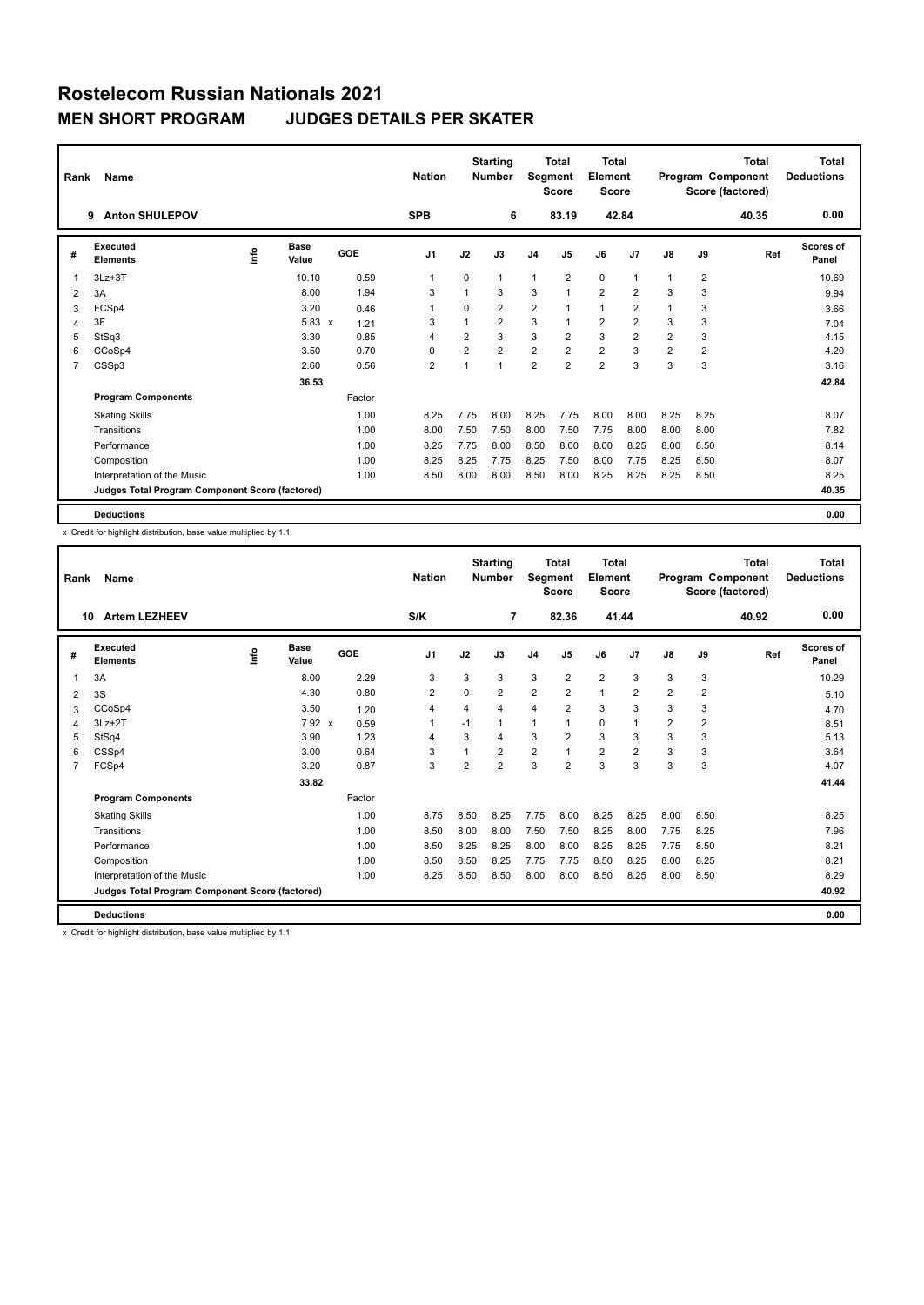| Rank | Name                                            |             |                      | <b>Nation</b> |                | <b>Starting</b><br><b>Number</b> | Segment        | Total<br><b>Score</b> | Total<br>Element<br><b>Score</b> |                |                |                | <b>Total</b><br>Program Component<br>Score (factored) | Total<br><b>Deductions</b> |                    |
|------|-------------------------------------------------|-------------|----------------------|---------------|----------------|----------------------------------|----------------|-----------------------|----------------------------------|----------------|----------------|----------------|-------------------------------------------------------|----------------------------|--------------------|
|      | Evgeni SEMENENKO<br>11                          |             |                      |               | <b>SPB</b>     |                                  | 9              |                       | 79.86                            | 39.47          |                |                |                                                       | 41.39                      | $-1.00$            |
| #    | Executed<br><b>Elements</b>                     | <u>info</u> | <b>Base</b><br>Value | GOE           | J <sub>1</sub> | J2                               | J3             | J <sub>4</sub>        | J <sub>5</sub>                   | J6             | J7             | J8             | J9                                                    | Ref                        | Scores of<br>Panel |
|      | 4S                                              |             | 9.70                 | 2.91          | 3              | 3                                | 3              | 3                     | 3                                | 3              | 3              | $\overline{2}$ | 3                                                     |                            | 12.61              |
| 2    | 3A                                              |             | 8.00                 | 2.86          | 4              | 3                                | 4              | 4                     | $\overline{4}$                   | 4              | 3              | 3              | 3                                                     |                            | 10.86              |
| 3    | CCoSp4                                          |             | 3.50                 | 1.20          | 4              | 4                                | 3              | 4                     | 3                                | $\overline{2}$ | 3              | 4              | 3                                                     |                            | 4.70               |
| 4    | 3F+COMBO+3T*                                    | $\star$     | $5.83 \times$        | $-2.65$       | $-5$           | $-5$                             | $-5$           | $-5$                  | $-5$                             | $-5$           | $-5$           | $-5$           | $-5$                                                  |                            | 3.18               |
| 5    | CSSp                                            | F           | 0.00                 | 0.00          |                |                                  |                |                       | ٠                                |                |                |                |                                                       |                            | 0.00               |
| 6    | StSq3                                           |             | 3.30                 | 0.71          | 3              | $\overline{2}$                   | $\overline{2}$ | $\overline{2}$        | $\overline{2}$                   | $\overline{2}$ | $\overline{2}$ | 3              | 2                                                     |                            | 4.01               |
| 7    | FCSp4                                           |             | 3.20                 | 0.91          | 3              | 3                                | $\overline{2}$ | 3                     | 3                                | $\overline{2}$ | 3              | 3              | 3                                                     |                            | 4.11               |
|      |                                                 |             | 33.53                |               |                |                                  |                |                       |                                  |                |                |                |                                                       |                            | 39.47              |
|      | <b>Program Components</b>                       |             |                      | Factor        |                |                                  |                |                       |                                  |                |                |                |                                                       |                            |                    |
|      | <b>Skating Skills</b>                           |             |                      | 1.00          | 8.50           | 8.25                             | 8.50           | 8.25                  | 8.75                             | 8.50           | 8.75           | 8.50           | 8.25                                                  |                            | 8.46               |
|      | Transitions                                     |             |                      | 1.00          | 8.25           | 7.75                             | 8.25           | 8.00                  | 8.50                             | 8.25           | 8.50           | 8.00           | 7.75                                                  |                            | 8.14               |
|      | Performance                                     |             |                      | 1.00          | 8.25           | 7.75                             | 8.00           | 7.75                  | 8.50                             | 8.00           | 8.50           | 8.00           | 7.75                                                  |                            | 8.04               |
|      | Composition                                     |             |                      | 1.00          | 8.50           | 8.25                             | 8.50           | 8.50                  | 8.75                             | 8.50           | 8.50           | 8.50           | 8.25                                                  |                            | 8.46               |
|      | Interpretation of the Music                     |             |                      | 1.00          | 8.25           | 8.25                             | 8.25           | 8.25                  | 8.50                             | 8.25           | 8.75           | 8.25           | 8.00                                                  |                            | 8.29               |
|      | Judges Total Program Component Score (factored) |             |                      |               |                |                                  |                |                       |                                  |                |                |                |                                                       |                            | 41.39              |
|      | <b>Deductions</b>                               |             | Falls:               | $-1.00(1)$    |                |                                  |                |                       |                                  |                |                |                |                                                       |                            | $-1.00$            |

\* Invalid element x Credit for highlight distribution, base value multiplied by 1.1 F Fall

| Rank           | <b>Name</b>                                     |    |                      |            | <b>Nation</b>  |                | <b>Starting</b><br><b>Number</b> | Segment        | Total<br><b>Score</b> | Total<br>Element<br><b>Score</b> |                |                |                | <b>Total</b><br>Program Component<br>Score (factored) | <b>Total</b><br><b>Deductions</b> |
|----------------|-------------------------------------------------|----|----------------------|------------|----------------|----------------|----------------------------------|----------------|-----------------------|----------------------------------|----------------|----------------|----------------|-------------------------------------------------------|-----------------------------------|
|                | <b>Egor RUKHIN</b><br>12                        |    |                      |            | <b>MOS</b>     |                | 10                               |                | 78.99                 | 41.96                            |                |                |                | 38.03                                                 | $-1.00$                           |
| #              | Executed<br><b>Elements</b>                     | ١m | <b>Base</b><br>Value | GOE        | J <sub>1</sub> | J2             | J3                               | J <sub>4</sub> | J <sub>5</sub>        | J6                               | J <sub>7</sub> | $\mathsf{J}8$  | J9             | Ref                                                   | <b>Scores of</b><br>Panel         |
| 1              | $4Sq+3T$                                        | q  | 13.90                | $-0.55$    | 0              | $-1$           | $-1$                             | $-1$           | 0                     | $-1$                             | 0              | $-1$           | 2              |                                                       | 13.35                             |
| 2              | 4Tq                                             | E  | 9.50                 | $-4.75$    | $-5$           | $-5$           | $-5$                             | $-5$           | $-5$                  | $-5$                             | $-5$           | $-5$           | $-5$           |                                                       | 4.75                              |
| 3              | CSSp3                                           |    | 2.60                 | 0.41       | 3              | 1              | $\overline{2}$                   | $\overline{2}$ | $\mathbf{1}$          | 1                                | $\mathbf 1$    | 2              | $\overline{2}$ |                                                       | 3.01                              |
| $\overline{4}$ | 3A                                              |    | 8.80 x               | 1.37       | $\overline{2}$ | $\overline{2}$ | $\overline{2}$                   | $\overline{2}$ | $\mathbf{1}$          | 1                                | $\overline{2}$ | 1              | $\overline{2}$ |                                                       | 10.17                             |
| 5              | FCSp3                                           |    | 2.80                 | 0.56       | $\overline{2}$ | $\overline{2}$ | $\overline{2}$                   | $\overline{2}$ | $\overline{2}$        | $\overline{1}$                   | $\overline{2}$ | $\overline{2}$ | 3              |                                                       | 3.36                              |
| 6              | StSq2                                           |    | 2.60                 | 0.37       | $\overline{2}$ | $\overline{ }$ | $\overline{2}$                   | $\overline{2}$ | $\mathbf{1}$          | 1                                | $\overline{1}$ | $\mathbf{1}$   | 2              |                                                       | 2.97                              |
| $\overline{7}$ | CCoSp4                                          |    | 3.50                 | 0.85       | 3              | $\overline{ }$ | 3                                | 3              | $\overline{2}$        | $\overline{2}$                   | 3              | $\overline{2}$ | $\overline{2}$ |                                                       | 4.35                              |
|                |                                                 |    | 43.70                |            |                |                |                                  |                |                       |                                  |                |                |                |                                                       | 41.96                             |
|                | <b>Program Components</b>                       |    |                      | Factor     |                |                |                                  |                |                       |                                  |                |                |                |                                                       |                                   |
|                | <b>Skating Skills</b>                           |    |                      | 1.00       | 8.00           | 7.75           | 7.75                             | 7.75           | 7.75                  | 7.25                             | 7.25           | 7.75           | 8.00           |                                                       | 7.71                              |
|                | Transitions                                     |    |                      | 1.00       | 7.50           | 7.50           | 7.50                             | 7.50           | 7.25                  | 7.00                             | 7.25           | 7.50           | 7.75           |                                                       | 7.43                              |
|                | Performance                                     |    |                      | 1.00       | 7.75           | 7.75           | 7.50                             | 7.50           | 7.50                  | 7.25                             | 7.50           | 7.50           | 7.75           |                                                       | 7.57                              |
|                | Composition                                     |    |                      | 1.00       | 8.00           | 7.75           | 7.75                             | 7.75           | 7.75                  | 7.50                             | 7.25           | 7.75           | 8.25           |                                                       | 7.75                              |
|                | Interpretation of the Music                     |    |                      | 1.00       | 8.00           | 7.75           | 7.75                             | 7.50           | 7.25                  | 7.25                             | 7.25           | 7.50           | 8.00           |                                                       | 7.57                              |
|                | Judges Total Program Component Score (factored) |    |                      |            |                |                |                                  |                |                       |                                  |                |                |                |                                                       | 38.03                             |
|                | <b>Deductions</b>                               |    | Falls:               | $-1.00(1)$ |                |                |                                  |                |                       |                                  |                |                |                |                                                       | $-1.00$                           |

x Credit for highlight distribution, base value multiplied by 1.1 F Fall q Jump landed on the quarter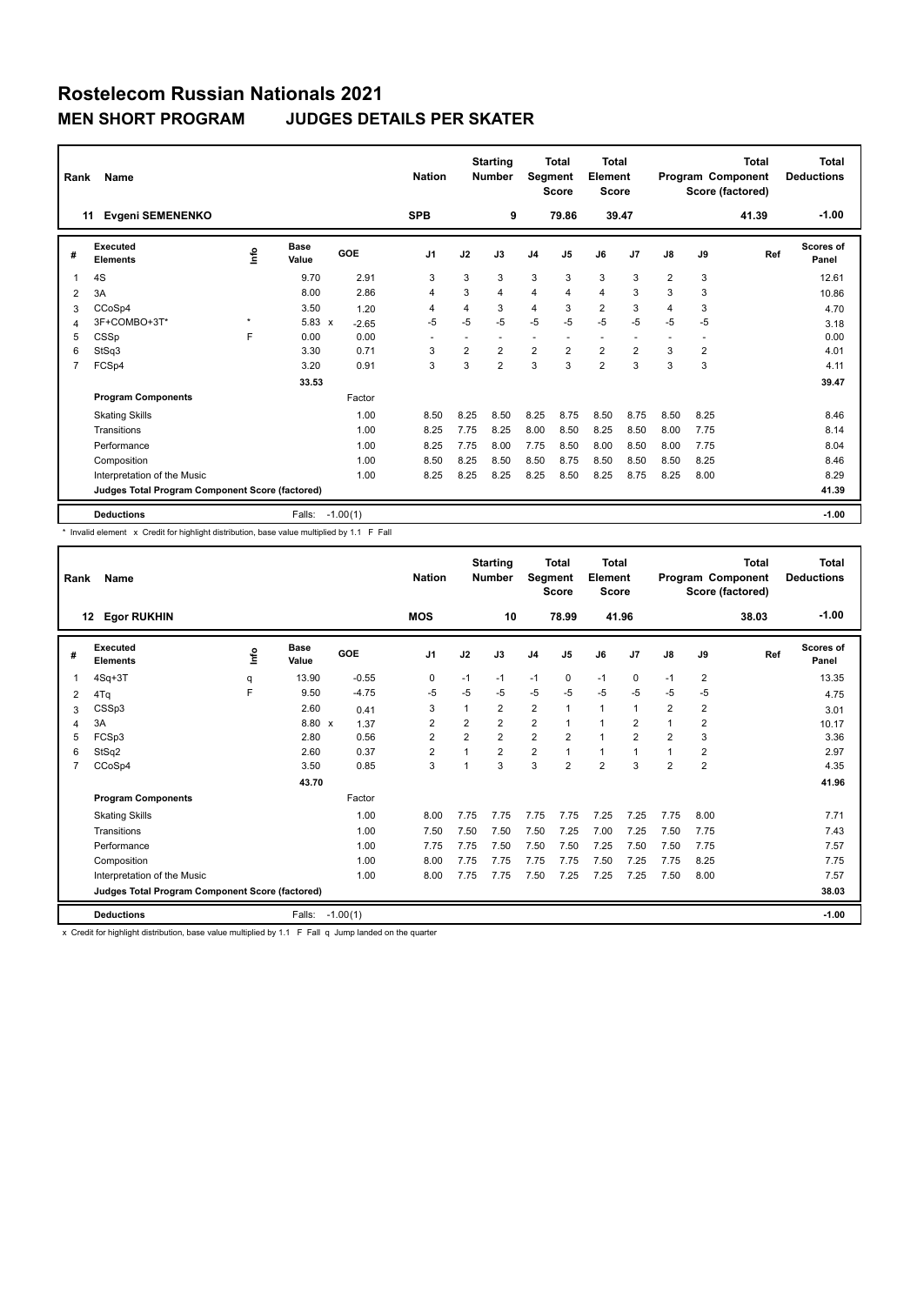|   | Rank<br>Name                                    |             |                      |         | <b>Starting</b><br><b>Nation</b><br><b>Number</b> |                | Total<br>Segment<br><b>Score</b> |                | <b>Total</b><br>Element<br><b>Score</b> |              | Program Component |                | <b>Total</b><br>Score (factored) | <b>Total</b><br><b>Deductions</b> |                    |
|---|-------------------------------------------------|-------------|----------------------|---------|---------------------------------------------------|----------------|----------------------------------|----------------|-----------------------------------------|--------------|-------------------|----------------|----------------------------------|-----------------------------------|--------------------|
|   | <b>Ilya YABLOKOV</b><br>13                      |             |                      |         | <b>MOS</b>                                        |                | 1                                |                | 77.38                                   |              | 38.09             |                |                                  | 39.29                             | 0.00               |
| # | Executed<br><b>Elements</b>                     | <u>info</u> | <b>Base</b><br>Value | GOE     | J <sub>1</sub>                                    | J2             | J3                               | J <sub>4</sub> | J5                                      | J6           | J <sub>7</sub>    | J8             | J9                               | Ref                               | Scores of<br>Panel |
| 1 | 4T<                                             | $\prec$     | 7.60                 | $-3.15$ | $-4$                                              | $-4$           | -4                               | $-4$           | $-3$                                    | $-4$         | $-4$              | $-5$           | $-5$                             |                                   | 4.45               |
| 2 | 3A                                              |             | 8.00                 | $-0.34$ | 0                                                 | 0              | $-1$                             | $-1$           | $-1$                                    | $-1$         | 0                 | 0              | $\mathbf 0$                      |                                   | 7.66               |
| 3 | FCSp4                                           |             | 3.20                 | 0.32    | 1                                                 | $\mathbf{1}$   | $\mathbf{1}$                     | 1              | 0                                       | 0            | -1                | $\overline{2}$ | $\overline{2}$                   |                                   | 3.52               |
| 4 | $3Lz! + 3T$                                     |             | $11.11 \times$       | 0.17    | 1                                                 | 0              | $-1$                             | 0              | 0                                       | $\mathbf 0$  | 1                 | 0              | 1                                |                                   | 11.28              |
| 5 | CCoSp4                                          |             | 3.50                 | 0.40    | 1                                                 | 0              | $\mathbf{1}$                     | $\overline{2}$ | $\Omega$                                | $\mathbf{1}$ | $\overline{2}$    |                | 2                                |                                   | 3.90               |
| 6 | StSq3                                           |             | 3.30                 | 0.47    | $\overline{2}$                                    | $\overline{2}$ | $\overline{2}$                   | $\mathbf{1}$   |                                         | $\mathbf 0$  | 1                 |                | 2                                |                                   | 3.77               |
| 7 | CSSp4                                           |             | 3.00                 | 0.51    | 3                                                 | $\overline{2}$ | $\overline{2}$                   | 1              |                                         | $\mathbf{1}$ | $\overline{2}$    | $\overline{2}$ | $\overline{2}$                   |                                   | 3.51               |
|   |                                                 |             | 39.71                |         |                                                   |                |                                  |                |                                         |              |                   |                |                                  |                                   | 38.09              |
|   | <b>Program Components</b>                       |             |                      | Factor  |                                                   |                |                                  |                |                                         |              |                   |                |                                  |                                   |                    |
|   | <b>Skating Skills</b>                           |             |                      | 1.00    | 8.00                                              | 8.25           | 8.00                             | 8.00           | 7.75                                    | 8.00         | 7.50              | 7.75           | 8.00                             |                                   | 7.93               |
|   | Transitions                                     |             |                      | 1.00    | 7.75                                              | 8.00           | 7.75                             | 7.75           | 7.25                                    | 7.50         | 7.25              | 7.50           | 8.00                             |                                   | 7.64               |
|   | Performance                                     |             |                      | 1.00    | 8.00                                              | 8.00           | 7.75                             | 8.00           | 7.50                                    | 7.75         | 7.50              | 7.50           | 8.25                             |                                   | 7.79               |
|   | Composition                                     |             |                      | 1.00    | 8.25                                              | 8.50           | 8.25                             | 8.25           | 7.50                                    | 8.00         | 7.75              | 7.75           | 8.00                             |                                   | 8.04               |
|   | Interpretation of the Music                     |             |                      | 1.00    | 8.25                                              | 8.25           | 8.00                             | 8.00           | 7.50                                    | 7.75         | 7.50              | 7.50           | 8.25                             |                                   | 7.89               |
|   | Judges Total Program Component Score (factored) |             |                      |         |                                                   |                |                                  |                |                                         |              |                   |                |                                  |                                   | 39.29              |
|   | <b>Deductions</b>                               |             |                      |         |                                                   |                |                                  |                |                                         |              |                   |                |                                  |                                   | 0.00               |

< Under-rotated jump x Credit for highlight distribution, base value multiplied by 1.1 ! Not clear edge

| Rank | Name                                            |      |               |                         | <b>Nation</b>  |              | <b>Starting</b><br><b>Number</b> | Segment        | <b>Total</b><br><b>Score</b> | <b>Total</b><br>Element<br><b>Score</b> |                |                |                | <b>Total</b><br>Program Component<br>Score (factored) | <b>Total</b><br><b>Deductions</b><br>$-1.00$ |
|------|-------------------------------------------------|------|---------------|-------------------------|----------------|--------------|----------------------------------|----------------|------------------------------|-----------------------------------------|----------------|----------------|----------------|-------------------------------------------------------|----------------------------------------------|
|      | Artem ZOTOV<br>14                               |      |               |                         | <b>MOS</b>     |              | 4                                |                | 74.39                        |                                         | 38.95          |                |                | 36.44                                                 |                                              |
| #    | Executed<br><b>Elements</b>                     | lnfo | Base<br>Value | GOE                     | J <sub>1</sub> | J2           | J3                               | J <sub>4</sub> | J <sub>5</sub>               | J6                                      | J <sub>7</sub> | J8             | J9             | Ref                                                   | Scores of<br>Panel                           |
| 1    | 4S                                              |      | 9.70          | $-2.22$                 | $-2$           | $-2$         | $-3$                             | $-1$           | $-3$                         | $-4$                                    | $\mathbf 0$    | $-2$           | $-3$           |                                                       | 7.48                                         |
| 2    | 3A                                              |      | 8.00          | 2.17                    | 3              | $\mathbf{1}$ | 3                                | 3              | $\overline{2}$               | $\overline{2}$                          | 3              | 3              | 3              |                                                       | 10.17                                        |
| 3    | CSSp4                                           |      | 3.00          | 0.39                    | $\mathbf 1$    | 0            | 1                                | $\mathbf{1}$   | 1                            | $\mathbf{1}$                            | $\overline{2}$ | $\overline{2}$ | $\overline{2}$ |                                                       | 3.39                                         |
| 4    | 3Lz+3Tq                                         | F    | 11.11         | $\mathsf{x}$<br>$-2.95$ | $-5$           | $-5$         | $-5$                             | $-5$           | $-5$                         | $-5$                                    | $-5$           | $-5$           | $-5$           |                                                       | 8.16                                         |
| 5    | StSq3                                           |      | 3.30          | 0.52                    | $\overline{1}$ | 1            | 1                                | $\overline{2}$ | $\mathbf{1}$                 | $\overline{2}$                          | $\overline{2}$ | $\overline{2}$ | $\overline{2}$ |                                                       | 3.82                                         |
| 6    | CCoSp3                                          |      | 3.00          | 0.43                    | 0              |              |                                  | $\overline{2}$ | $\Omega$                     | $\overline{1}$                          | $\overline{2}$ | 3              | 3              |                                                       | 3.43                                         |
| 7    | FCSp2                                           |      | 2.30          | 0.20                    | 0              | $\Omega$     |                                  | $\overline{1}$ | $\Omega$                     | $\mathbf{1}$                            | $\overline{1}$ | 2              | $\overline{2}$ |                                                       | 2.50                                         |
|      |                                                 |      | 40.41         |                         |                |              |                                  |                |                              |                                         |                |                |                |                                                       | 38.95                                        |
|      | <b>Program Components</b>                       |      |               | Factor                  |                |              |                                  |                |                              |                                         |                |                |                |                                                       |                                              |
|      | <b>Skating Skills</b>                           |      |               | 1.00                    | 7.25           | 7.50         | 7.50                             | 7.50           | 6.75                         | 7.75                                    | 7.75           | 7.50           | 7.75           |                                                       | 7.54                                         |
|      | Transitions                                     |      |               | 1.00                    | 6.75           | 7.00         | 7.00                             | 7.00           | 6.25                         | 7.50                                    | 7.50           | 7.25           | 7.25           |                                                       | 7.11                                         |
|      | Performance                                     |      |               | 1.00                    | 6.75           | 7.25         | 7.00                             | 7.25           | 6.50                         | 7.25                                    | 7.50           | 7.25           | 7.25           |                                                       | 7.14                                         |
|      | Composition                                     |      |               | 1.00                    | 7.00           | 7.50         | 7.25                             | 7.00           | 6.25                         | 7.75                                    | 7.75           | 7.50           | 7.50           |                                                       | 7.36                                         |
|      | Interpretation of the Music                     |      |               | 1.00                    | 6.75           | 7.50         | 7.25                             | 7.25           | 6.50                         | 7.50                                    | 7.50           | 7.25           | 7.50           |                                                       | 7.29                                         |
|      | Judges Total Program Component Score (factored) |      |               |                         |                |              |                                  |                |                              |                                         |                |                |                |                                                       | 36.44                                        |
|      | <b>Deductions</b>                               |      | Falls:        | $-1.00(1)$              |                |              |                                  |                |                              |                                         |                |                |                |                                                       | $-1.00$                                      |

x Credit for highlight distribution, base value multiplied by 1.1 F Fall q Jump landed on the quarter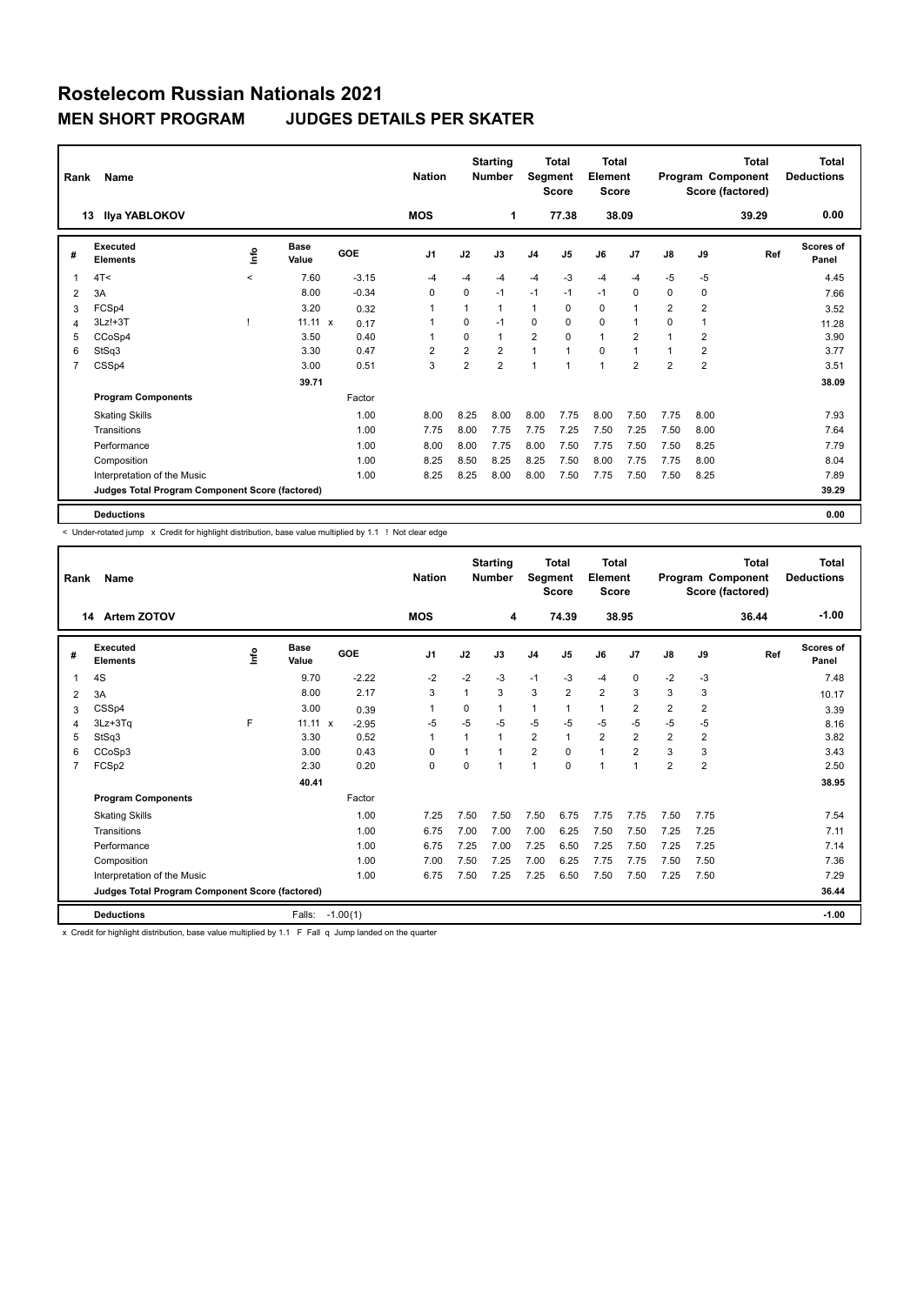| Rank           | Name                                            |      |               |         | <b>Starting</b><br><b>Nation</b><br><b>Number</b> |                | <b>Total</b><br>Segment<br><b>Score</b> |                | <b>Total</b><br>Element<br><b>Score</b> |                | <b>Total</b><br>Program Component<br>Score (factored) |                |                | <b>Total</b><br><b>Deductions</b> |                    |
|----------------|-------------------------------------------------|------|---------------|---------|---------------------------------------------------|----------------|-----------------------------------------|----------------|-----------------------------------------|----------------|-------------------------------------------------------|----------------|----------------|-----------------------------------|--------------------|
|                | <b>Vladislav KATICHEV</b><br>15                 |      |               |         | <b>MRD</b>                                        |                | 17                                      |                | 66.86                                   | 32.12          |                                                       |                |                | 34.74                             | 0.00               |
| #              | Executed<br><b>Elements</b>                     | Info | Base<br>Value | GOE     | J <sub>1</sub>                                    | J2             | J3                                      | J <sub>4</sub> | J5                                      | J6             | J <sub>7</sub>                                        | $\mathsf{J}8$  | J9             | Ref                               | Scores of<br>Panel |
| 1              | 3A                                              |      | 8.00          | $-1.03$ | $-2$                                              | $-1$           | $-1$                                    | $-1$           | $-4$                                    | $-1$           | $\Omega$                                              | $-2$           | $-1$           |                                   | 6.97               |
| 2              | $3Lz + 2T$                                      |      | 7.20          | $-0.93$ | $-2$                                              | $-3$           | $-1$                                    | $-2$           | $-2$                                    | $-1$           | $-1$                                                  | $-1$           | $-2$           |                                   | 6.27               |
| 3              | FCSp4                                           |      | 3.20          | 0.64    | $\overline{2}$                                    | 2              | $\overline{2}$                          | 3              | $\mathbf{1}$                            | $\mathbf 0$    | 3                                                     | $\overline{2}$ | $\overline{2}$ |                                   | 3.84               |
| 4              | StSq2                                           |      | 2.60          | 0.37    | 1                                                 |                | $\overline{2}$                          | $\overline{2}$ | $\overline{1}$                          | $\mathbf{1}$   | $\overline{2}$                                        | 1              | $\overline{2}$ |                                   | 2.97               |
| 5              | CSSp4                                           |      | 3.00          | 0.56    | 2                                                 | 2              | $\overline{2}$                          | 3              | 1                                       | $\mathbf{1}$   | $\overline{2}$                                        | 2              | $\overline{2}$ |                                   | 3.56               |
| 6              | 3Loq                                            | q    | 5.39 x        | $-0.98$ | $-2$                                              | $-2$           | $-1$                                    | $-2$           | $-2$                                    | $-2$           | $-2$                                                  | $-2$           | $-2$           |                                   | 4.41               |
| $\overline{7}$ | CCoSp4                                          |      | 3.50          | 0.60    | $\overline{2}$                                    | $\overline{2}$ | 3                                       | 3              | 1                                       | $\overline{2}$ | $\overline{1}$                                        | 1              | 0              |                                   | 4.10               |
|                |                                                 |      | 32.89         |         |                                                   |                |                                         |                |                                         |                |                                                       |                |                |                                   | 32.12              |
|                | <b>Program Components</b>                       |      |               | Factor  |                                                   |                |                                         |                |                                         |                |                                                       |                |                |                                   |                    |
|                | <b>Skating Skills</b>                           |      |               | 1.00    | 7.00                                              | 6.75           | 7.00                                    | 7.00           | 6.50                                    | 6.50           | 7.50                                                  | 7.00           | 7.50           |                                   | 6.96               |
|                | Transitions                                     |      |               | 1.00    | 6.75                                              | 6.50           | 6.75                                    | 6.75           | 6.25                                    | 6.50           | 7.50                                                  | 6.75           | 7.00           |                                   | 6.71               |
|                | Performance                                     |      |               | 1.00    | 7.00                                              | 7.00           | 7.00                                    | 7.00           | 6.50                                    | 6.50           | 7.75                                                  | 6.75           | 7.25           |                                   | 6.93               |
|                | Composition                                     |      |               | 1.00    | 7.00                                              | 7.00           | 7.00                                    | 7.25           | 6.75                                    | 6.75           | 8.00                                                  | 7.00           | 7.50           |                                   | 7.07               |
|                | Interpretation of the Music                     |      |               | 1.00    | 7.25                                              | 6.75           | 7.25                                    | 7.25           | 6.50                                    | 6.75           | 8.00                                                  | 6.75           | 7.50           |                                   | 7.07               |
|                | Judges Total Program Component Score (factored) |      |               |         |                                                   |                |                                         |                |                                         |                |                                                       |                |                |                                   | 34.74              |
|                | <b>Deductions</b>                               |      |               |         |                                                   |                |                                         |                |                                         |                |                                                       |                |                |                                   | 0.00               |

x Credit for highlight distribution, base value multiplied by 1.1 q Jump landed on the quarter

| Rank                    | Name                                            |      |                      |            | <b>Nation</b>            |                | <b>Starting</b><br><b>Number</b> | Segment        | Total<br><b>Score</b> | <b>Total</b><br>Element<br><b>Score</b> |                |                |                | Total<br>Program Component<br>Score (factored) | Total<br><b>Deductions</b> |
|-------------------------|-------------------------------------------------|------|----------------------|------------|--------------------------|----------------|----------------------------------|----------------|-----------------------|-----------------------------------------|----------------|----------------|----------------|------------------------------------------------|----------------------------|
|                         | <b>Maxim VARAKIN</b><br>16                      |      |                      |            | <b>MOS</b>               |                | 12                               |                | 57.71                 | 24.68                                   |                |                |                | 34.03                                          | $-1.00$                    |
| #                       | Executed<br><b>Elements</b>                     | lnfo | <b>Base</b><br>Value | GOE        | J <sub>1</sub>           | J2             | J3                               | J <sub>4</sub> | J <sub>5</sub>        | J6                                      | J <sub>7</sub> | $\mathsf{J}8$  | J9             | Ref                                            | <b>Scores of</b><br>Panel  |
| $\overline{\mathbf{1}}$ | 2A                                              |      | 3.30                 | 0.47       | $\mathbf{1}$             | 1              | $\overline{2}$                   | $\overline{2}$ | $\mathbf 0$           | 0                                       | 3              | $\overline{2}$ | $\overline{2}$ |                                                | 3.77                       |
| 2                       | 3 <sub>0</sub>                                  |      | 4.90                 | 0.70       | $\overline{\phantom{a}}$ | 1              | $\overline{2}$                   | $\mathbf{1}$   | $\mathbf{1}$          | 0                                       | $\overline{2}$ | $\overline{2}$ | $\overline{2}$ |                                                | 5.60                       |
| 3                       | 3F+COMBO+1T*                                    | F    | 5.30                 | $-2.65$    | -5                       | $-5$           | $-5$                             | $-5$           | $-5$                  | $-5$                                    | $-5$           | $-5$           | $-5$           |                                                | 2.65                       |
| 4                       | CCoSp4                                          |      | 3.50                 | 0.45       | $\overline{2}$           | 1              | $\overline{2}$                   | $\overline{2}$ | $\mathbf 0$           | $\mathbf{1}$                            | $\overline{1}$ | 1              | 1              |                                                | 3.95                       |
| 5                       | StSq2                                           |      | 2.60                 | 0.33       | $\overline{1}$           | $\overline{ }$ | $\overline{2}$                   | $\overline{2}$ | $\mathbf{1}$          | 1                                       | -1             | $\Omega$       | $\overline{2}$ |                                                | 2.93                       |
| 6                       | CCSp3                                           |      | 2.80                 | 0.16       | 2                        | 1              | 1                                | $\overline{1}$ | $\Omega$              | 0                                       | $\overline{1}$ | $\Omega$       | 0              |                                                | 2.96                       |
| $\overline{7}$          | FSSp3                                           |      | 2.60                 | 0.22       | $\overline{2}$           | 1              | 1                                | $\overline{1}$ | $\Omega$              | $\Omega$                                | $\overline{1}$ | $\Omega$       | $\overline{2}$ |                                                | 2.82                       |
|                         |                                                 |      | 25.00                |            |                          |                |                                  |                |                       |                                         |                |                |                |                                                | 24.68                      |
|                         | <b>Program Components</b>                       |      |                      | Factor     |                          |                |                                  |                |                       |                                         |                |                |                |                                                |                            |
|                         | <b>Skating Skills</b>                           |      |                      | 1.00       | 7.25                     | 7.25           | 7.00                             | 7.00           | 6.75                  | 6.75                                    | 6.75           | 7.00           | 7.25           |                                                | 7.00                       |
|                         | Transitions                                     |      |                      | 1.00       | 6.75                     | 6.75           | 6.50                             | 6.75           | 6.25                  | 6.25                                    | 6.50           | 6.50           | 7.00           |                                                | 6.57                       |
|                         | Performance                                     |      |                      | 1.00       | 7.00                     | 6.75           | 6.75                             | 6.75           | 6.50                  | 6.50                                    | 6.75           | 6.50           | 7.00           |                                                | 6.71                       |
|                         | Composition                                     |      |                      | 1.00       | 7.25                     | 7.25           | 7.00                             | 7.00           | 6.75                  | 6.75                                    | 6.75           | 6.75           | 7.25           |                                                | 6.96                       |
|                         | Interpretation of the Music                     |      |                      | 1.00       | 7.00                     | 7.00           | 6.75                             | 6.75           | 6.50                  | 6.75                                    | 6.75           | 6.50           | 7.00           |                                                | 6.79                       |
|                         | Judges Total Program Component Score (factored) |      |                      |            |                          |                |                                  |                |                       |                                         |                |                |                |                                                | 34.03                      |
|                         | <b>Deductions</b>                               |      | Falls:               | $-1.00(1)$ |                          |                |                                  |                |                       |                                         |                |                |                |                                                | $-1.00$                    |

\* Invalid element F Fall